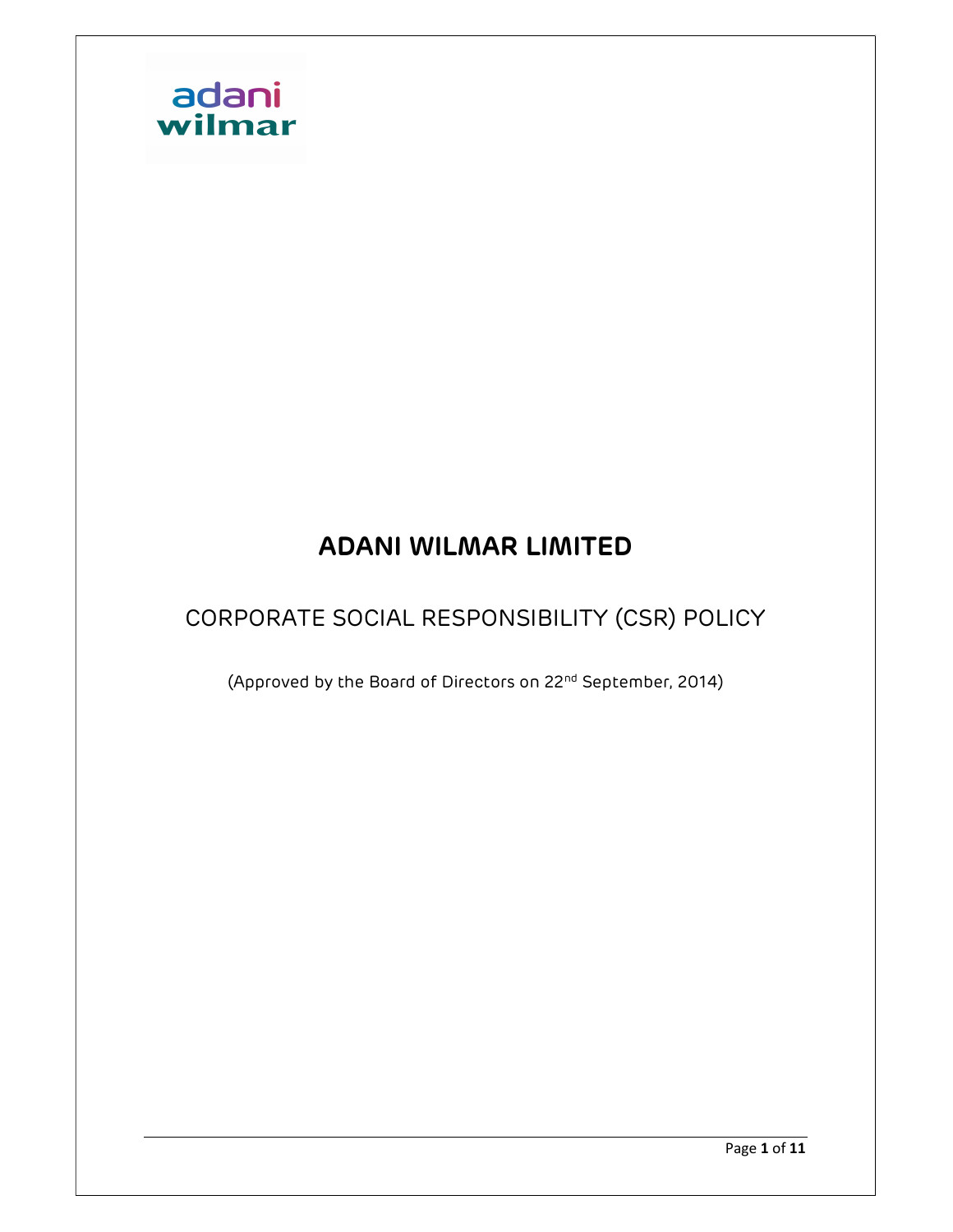

## A. Corporate Social Responsibility (CSR) – Philosophy:

CSR at Adani Wilmar Limited portrays the deep symbiotic relationship that the company enjoys with the communities it is engaged with. As a responsible corporate citizen, we try to contribute for social and environmental causes on a regular basis. We believe that to succeed, an organization must maintain highest standards of corporate behavior towards its employees, consumers and societies in which it operates. We are of the opinion that CSR underlines the objective of bringing about a difference and adding value in our stakeholders' lives.

With the advent of the Companies Act, 2013 constitution of a Corporate Social Responsibility Committee of the Board and formulation of a Corporate Social Responsibility Policy became a mandatory requirement. Therefore, the Company has formulated a robust CSR Policy which encompasses its philosophy and guides its sustained efforts for undertaking and supporting socially useful programs for the welfare & sustainable development of the society.

## B. CSR Vision:

Improve Quality of Life for All our Communities through Integrated and Sustainable Development.

## C. CSR and Group Values:

| Courage    | To embrace new and Innovative ideas for betterment<br>of people                    |
|------------|------------------------------------------------------------------------------------|
| Trust      | Believe in all stakeholders                                                        |
| Commitment | Stand by our promises and adhere to high standard of<br>work in all CSR activities |

## D. CSR and Group Culture: (PRIDE)

| Passion     | $\mathbb{Z}^{\mathbb{Z}}$ | Performing with enthusiasm and Energy and true<br>passion                   |
|-------------|---------------------------|-----------------------------------------------------------------------------|
| Result      | $\mathbb{Z}^{\mathbb{Z}}$ | Consistently achieve goals, Resourcefulness which<br>brings desired results |
| Integration |                           | Working across functions and businesses to create<br>Synergy with integrity |
|             |                           | <b>D D</b> .                                                                |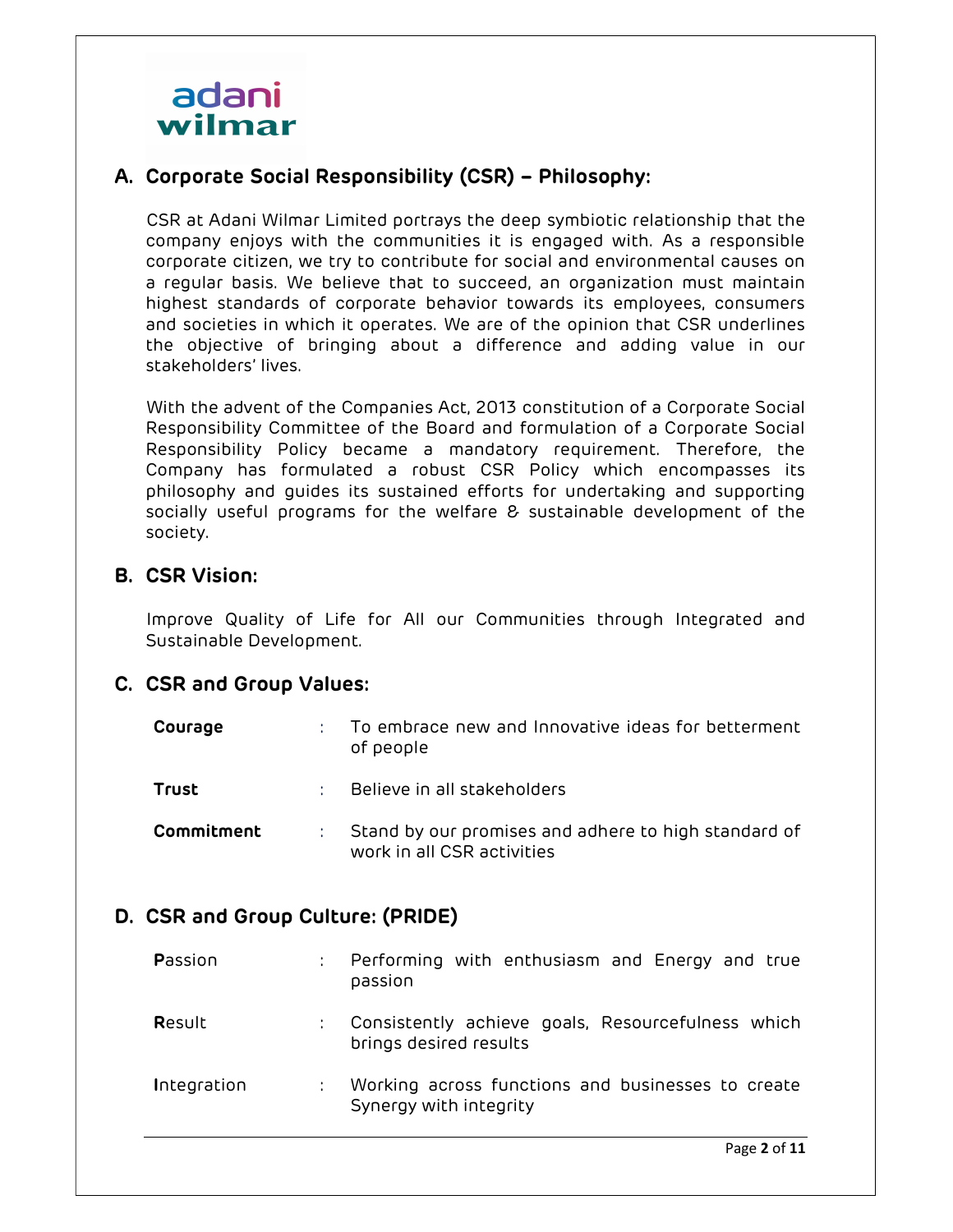

| Dedication                 | Working with commitment in the pursuit of our aim |                                                                                  |  |  |  |  |  |  |
|----------------------------|---------------------------------------------------|----------------------------------------------------------------------------------|--|--|--|--|--|--|
| <b>E</b> ntrepreneurship : |                                                   | Seizing opportunity with initiative and ownership.<br>Evolving replicable models |  |  |  |  |  |  |

## E. Constitution of CSR Committee:

Keeping in line with section 135 of the Companies Act, 2013 and the rules there under (hereinafter referred to as 'the Act'), the Board of Directors of the Company have constituted a Corporate Social Responsibility Committee (hereinafter referred to as the 'CSR Committee'), to *inter alia*, carry out the following functions:

- a) To formulate and recommend to the Board, a Corporate Social Responsibility Policy which shall indicate the activities to be undertaken by the Company in the areas or subject as specified in Schedule VII of the Companies Act, 2013 and rules made there under;
- b) To recommend the amount of expenditure to be incurred on the CSR activities.
- c) To monitor the implementation of CSR Policy and review overall performance in CSR programmes.
- d) To carry out any other function as mandated by the Board from time to time and / or enforced by any statutory notification, amendment or modification as may be applicable or as may be necessary or appropriate for performance of its duties.

## F. Definitions:

In this Policy, unless the context otherwise requires:

- 1. "Act" shall mean the Companies Act 2013 and the rules made there under, including any modifications, amendments or re-enactment thereof.
- 2. "Adani Foundation" means a society formed and registered under the Societies Registration Act, 1860 and includes a society jointly formed and registered by Adani Enterprises Limited with all or any of its Group Companies.
- 3. "Agency" (or Agencies) means any Section 8 Company or a registered trust/ society/NGO/ institution, performing social services for the benefit of the society and excluding a registered trust/society/ NGO/institution/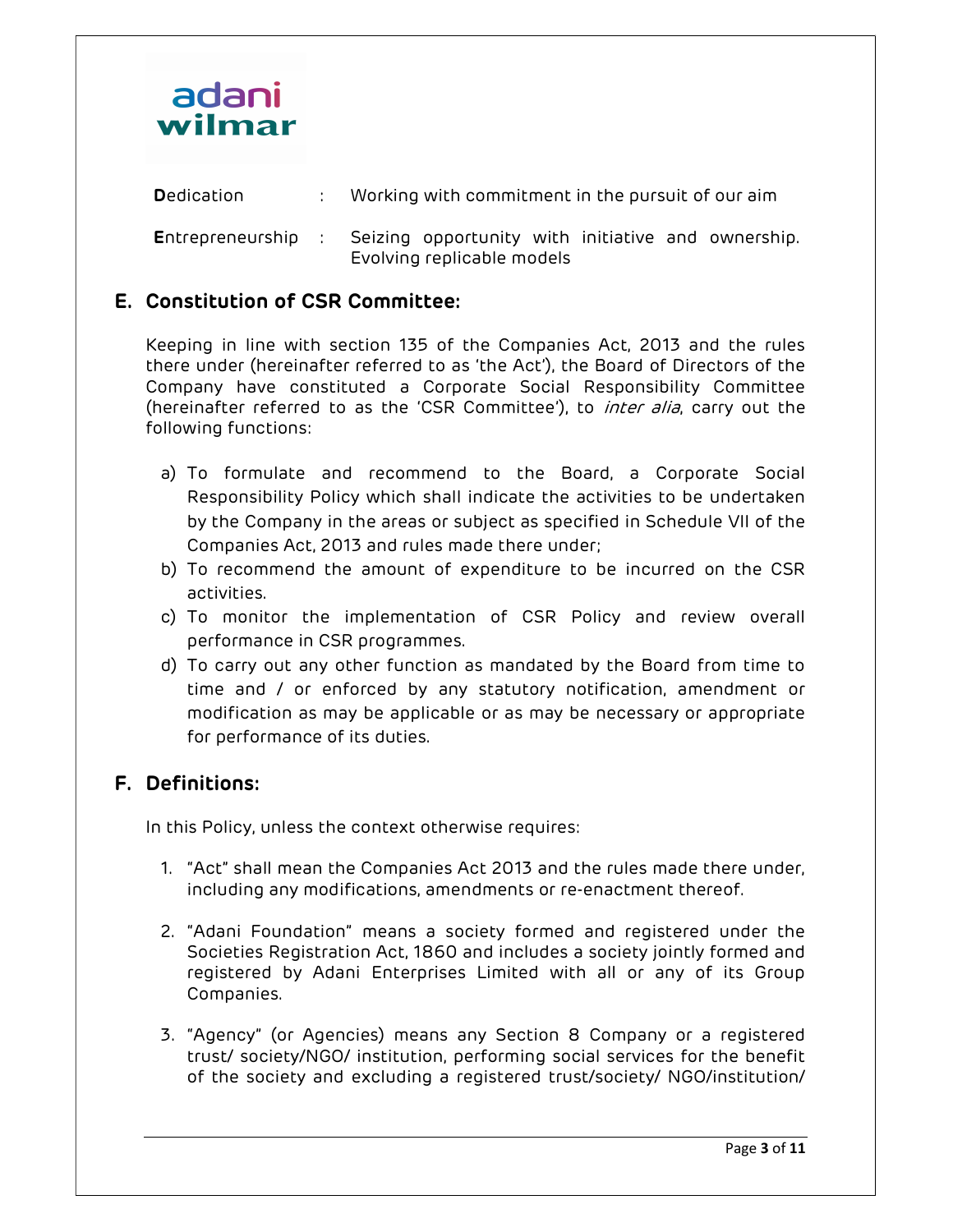

Section 8 Company which is formed by the Company or subsidiary company/companies.

- 4. "Approved Budget" shall mean the total budget as approved by the Board of the Company upon the recommendation of the CSR Committee, which is to be utilized for CSR Projects.
- 5. "Board" shall mean the Board of Directors of the Company.
- 6. "Company" shall mean Adani Wilmar Limited and wherever the context requires, shall signify the Company acting through its Board.
- 7. "CSR Annual Plan" shall mean the annual plan detailing the CSR expenditure for the year.
- 8. "CSR Committee" shall mean the Corporate Social Responsibility Committee constituted by the Board of the Company in accordance with the Act, consisting of three or more directors, out of which at least one director shall be an independent director.
- 9. "CSR Expenditure" means all CSR Expenditure of the Company as approved by the Board upon recommendation of the CSR Committee, including the following:
	- i. contribution to CSR Projects which shall be implemented and/or executed by the Company;
	- ii. contribution to CSR Projects (including for corpus as required) which shall be implemented and/or executed by Adani Foundation and associated organizations such as Adani Research and Education Foundation, Adani Skill Development Centre, etc.
	- iii. Any other contributions in the areas or subject specified under Schedule VII to the Act.

Contribution of any amount directly or indirectly to any political party under section 182 of the Act, shall not be considered as CSR Expenditure.

10. "CSR Policy" shall mean the present Corporate Social Responsibility Policy of the Company, which covers the activities to be undertaken by the Company as specified in Schedule VII to the Act and the CSR Expenditure thereon.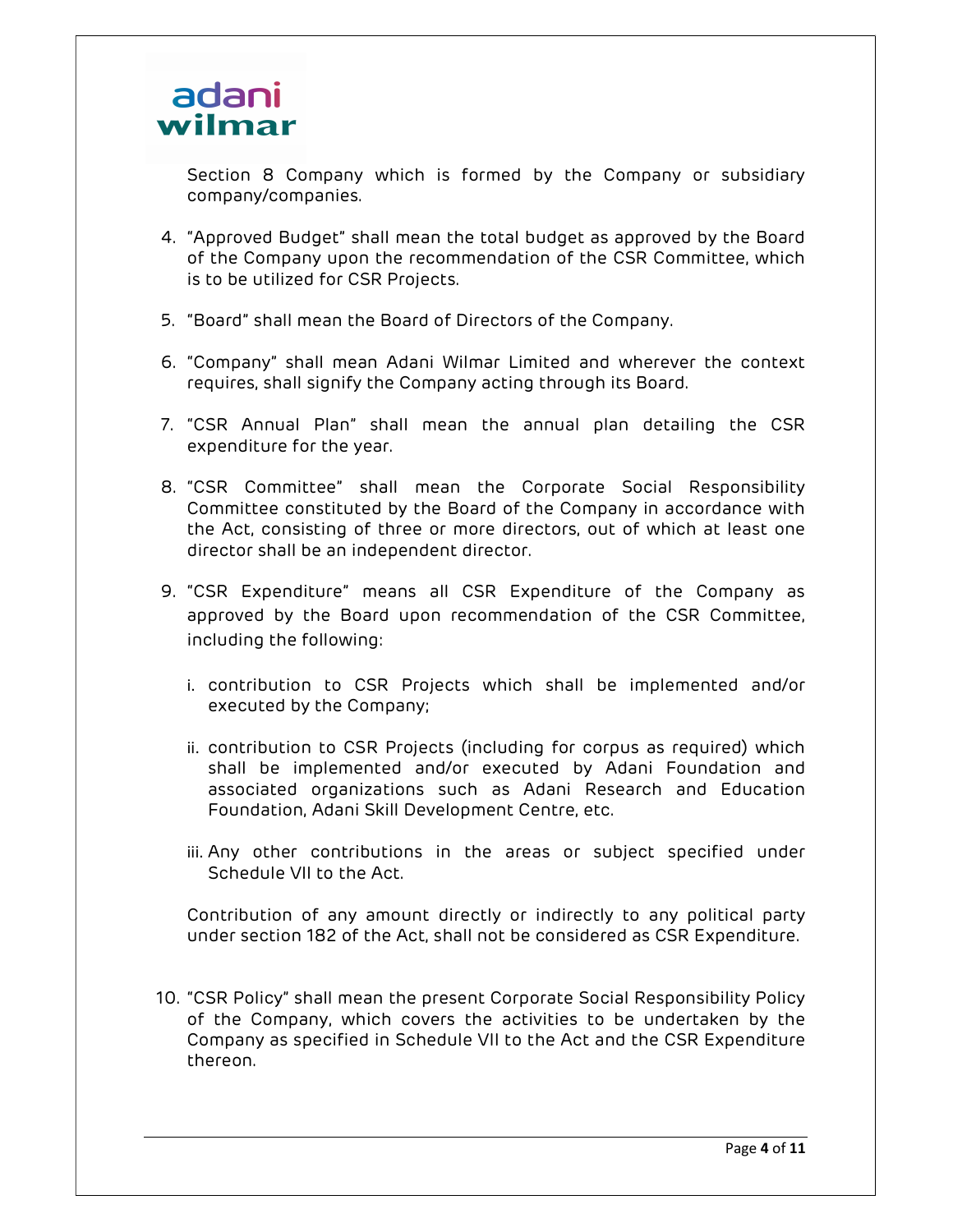# adani wilmar

11. "CSR Projects" or "Projects" means Corporate Social Responsibility projects/activities/ programs/ initiatives instituted in India, either new or ongoing, and include but not limited to those undertaken by the Board in pursuance of recommendations of the CSR Committee as per the declared CSR Policy of the Company.

Projects/activities/ programs/ initiatives undertaken in pursuance of normal course of business of the Company and projects which benefit only the employees of the Company and their families shall not be considered as CSR Projects.

- 12. "Financial Year" shall mean the period beginning from 1st April of every year to 31st March of the succeeding year.
- 13. "Group Companies" means subsidiaries and associates of the Company.
- 14. "Net profit" shall mean the net profit as per the Act and Rules based on which the specific percentage for CSR Expenditure has to be calculated.
- 15. "Rules" shall mean the Companies (Corporate Social Responsibility) Rules 2014, including any re-enactment, modifications or amendments thereof.
- 16. "Thrust Areas" shall have the meaning as ascribed to them as per provision G of the Policy.
- 17. "Trust" means a Trust created and registered under the India Trust Act, 1882 by Adani Enterprises Limited.

Words and expressions used and not defined in the Policy shall have the same meanings respectively assigned to them in the Act and/or Rules.

## G. Thrust Areas:

While the Company is eligible to undertake any suitable/rightful activity as specified in Schedule VII to the Act, however, at present, it proposes to undertake the relevant activities on priority basis in the following four Thrust Areas:

- Education
- Community Health
- Sustainable Livelihood
- Community Infrastructure Development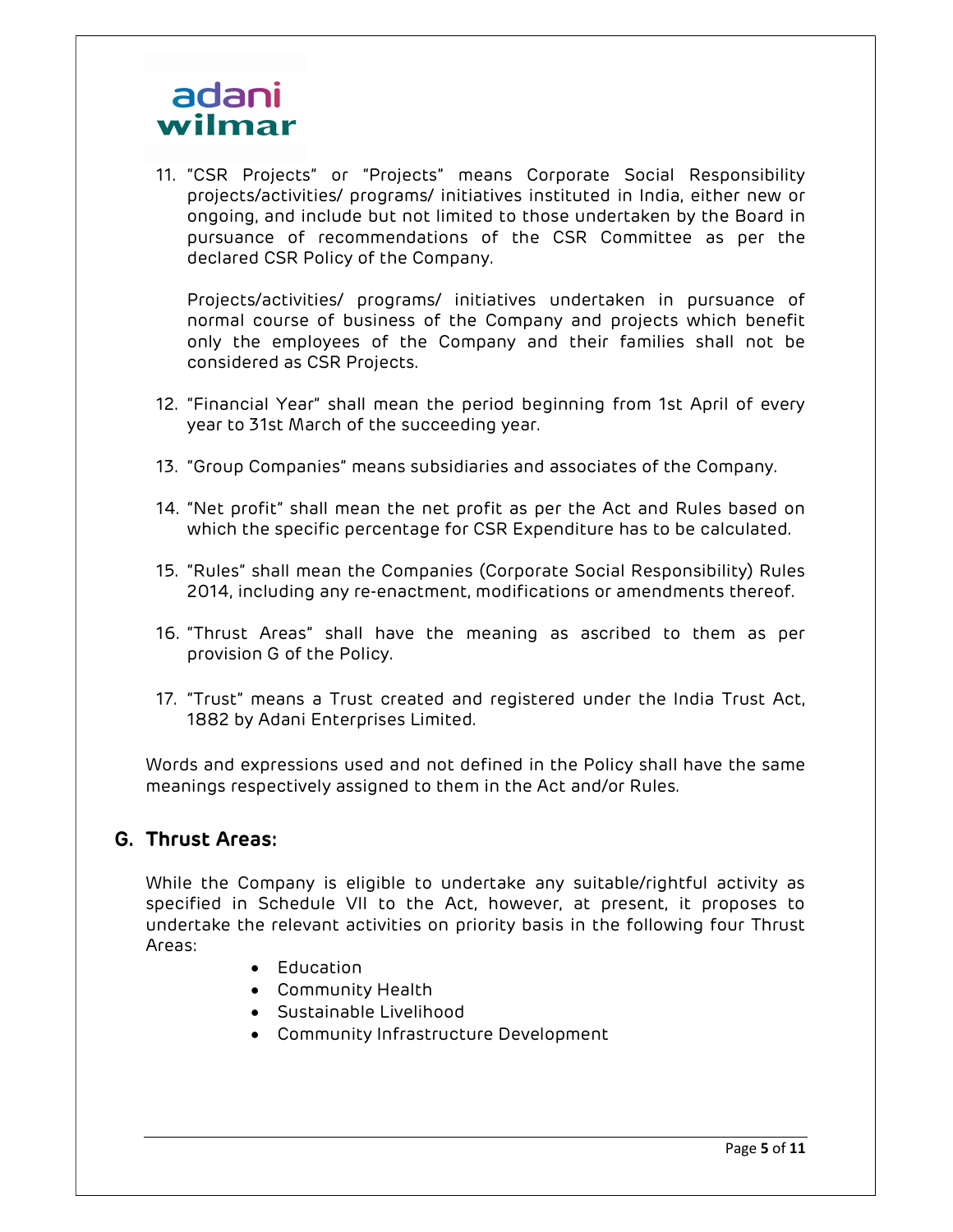

## H. CSR Objectives and Projects:

The Company will carry out/ get implemented its CSR activities projects through Adani Foundation and associated organizations such as Adani Research and Education Foundation, Adani Skill Development Centre, etc.

CSR Projects will be taken up in following core sectors covering influenced villages near business sites and some projects having state wide and nationwide coverage:

#### (i) Education:

#### "Ignited Minds for a brighter future"

- Establish and run our own schools
- Support to the Government anganwadis and schools
- Join hands with the Government through Public Private Partnership (PPP)

All efforts are geared towards improving Quality of Education.

#### (ii) Primary Health Care:

#### "Ignited Minds for Healthy Life"

- Rural Clinics
- Mobile Health Care Units
- Join hands with the Government through Public Private Partnership (PPP)
- Develop innovative and need-based projects such as Anaemia Prevention Program, Health Card to Senior Citizens, etc.
- Medical Education

All efforts will be geared towards Preventive and Primary Health Care.

#### (iii) Sustainable Livelihood Developments:

#### "Ignited Minds for an Empowered Life"

- Providing support to enhance livelihood of the Fisher Folk community Empowering women for better livelihood
- Improving agriculture and animal husbandry
- Optimise natural resource utilization in rural areas and conservation natural resources
- Encouraging vocational skill development and entrepreneurial initiative especially among women, children, elderly and differently abled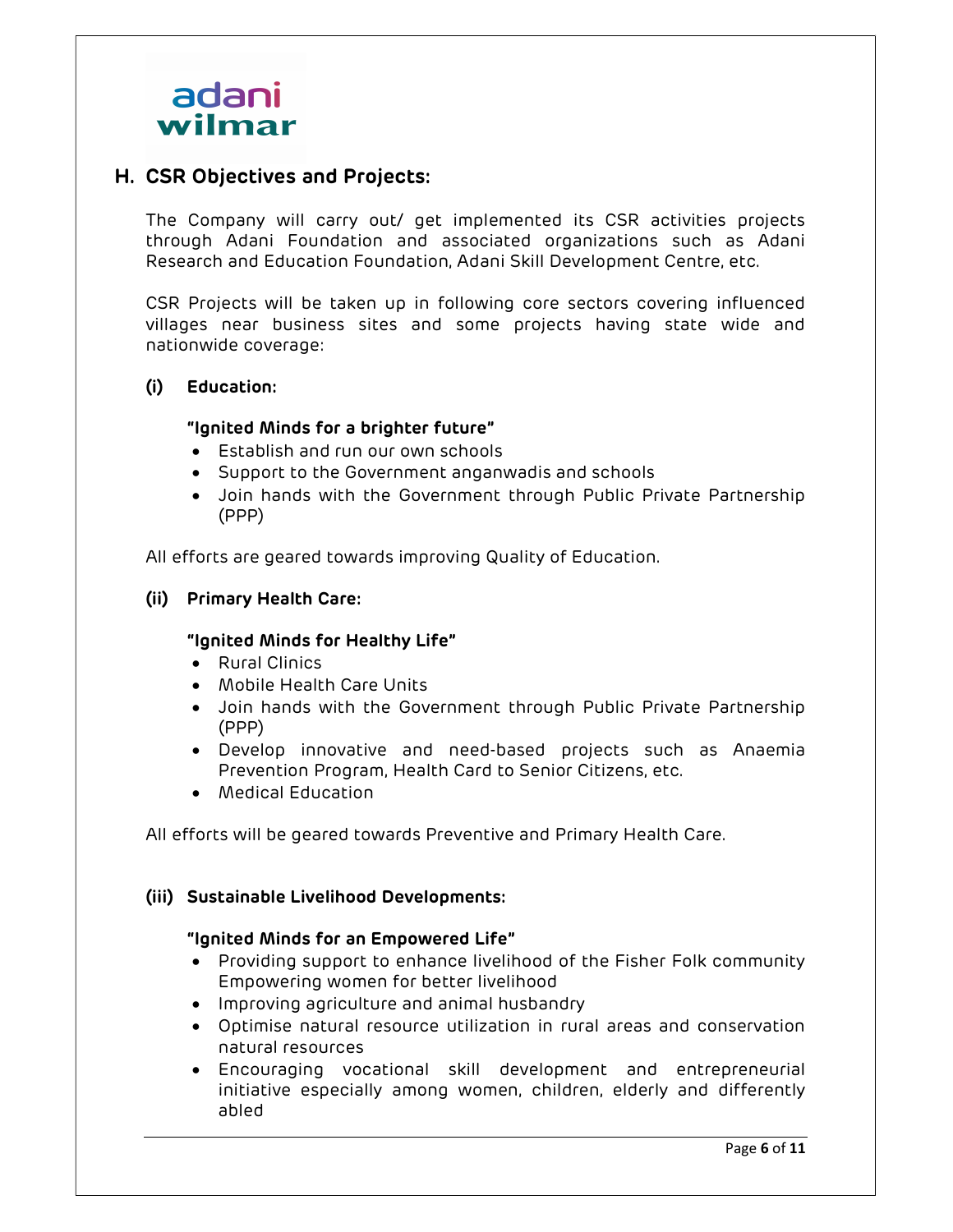

All efforts will be geared towards enhancing Socio-Economic Stature.

#### (iv) Community Infrastructure:

#### "Ignited Minds for better Living"

Build or improve infrastructure related to

- Water conservation and recharge
- Drinking water availability
- Upgrading infrastructure for education
- Upgrading infrastructure for primary health and promotion
- Community Utility Infrastructure

All projects will be geared towards enhancing Rural Civic Amenities.

#### (v) Rural Sports and Sports Training:

#### "Ignited Minds for Disciplined Life"

- Training in promotion of Rural Sports
- Creating or upgrading rural sports grounds
- Encouraging sports activities amongst rural youth

All projects will be geared towards promoting Rural Sports.

## I. Identification of CSR Projects:

- 1. CSR Projects need to be identified and planned for approval of the CSR Committee, in particular in Thrust Areas, with estimated expenditure and phase-wise implementation schedules.
- 2. The Company shall ensure that in identifying its CSR Projects, preference shall be given to the local area and areas around which the Company (including its units) operate. However, this shall not bar the Company from pursuing its CSR objects in other areas.
- 3. As a cardinal principle, the CSR Projects in Thrust Areas shall be identified on the basis of a detailed assessment survey.
- 4. The Company may engage external professionals/firms/agencies if required for the purpose of identification of CSR Projects.

## J. Implementation of CSR Projects: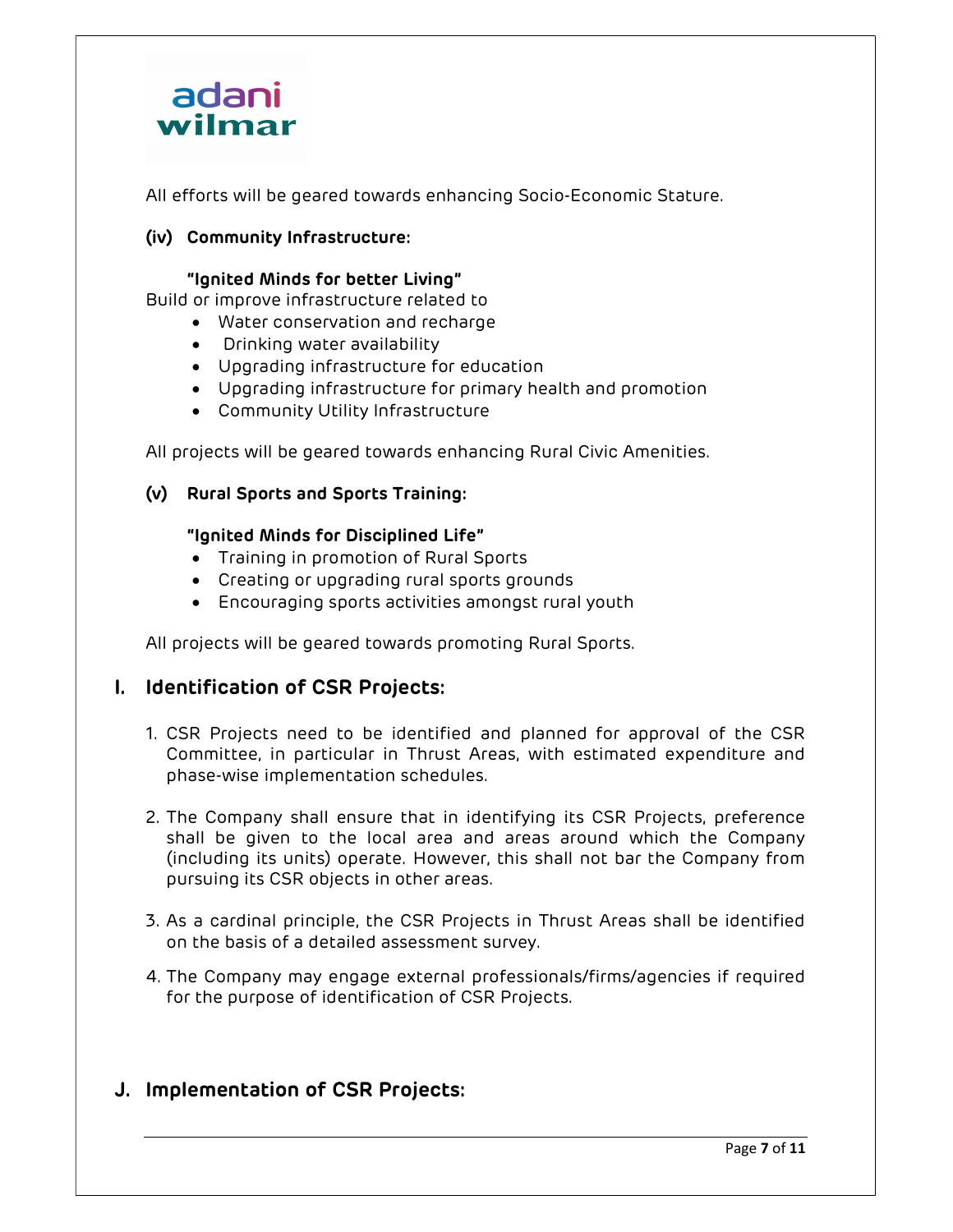## adani wilmar

The Company shall implement the identified CSR Projects by the following means:

## I. Direct Method

- 1. The Company may itself implement the identified CSR Projects presently within the scope and ambit of the Thrust Areas as defined in the Policy;
- 2. The Company may also implement the identified Projects presently through its foundation or society which is involved in CSR activities, within the scope and ambit of the Thrust Areas as defined in the Policy.
- 3. The Company may engage external professionals/firms/agencies if required, for the purpose of implementation of its CSR Projects.
- 4. The Company may collaborate with other companies, including its Group Companies if required, for fulfilling its CSR objects through the direct method, provided that the CSR Committees of respective companies are in a position to monitor separately such CSR Projects.

## II. Indirect Method

- 1. The Company may implement the identified CSR Projects through Agencies, subject to the condition that:
	- The activities pursued by the Agency are covered within the scope and ambit of Schedule VII to the Act provided
		- The Agency has an established track record of at least three years in undertaking similar programs or projects, and
		- The Company has specified the Project to be undertaken through the Agency which shall preferably be in Thrust Areas, the modalities of utilization of funds on such Projects and the monitoring and reporting mechanism which shall be at least once in three months.
- 2. The Company may collaborate with other companies, including Group Companies if required, for fulfilling its CSR objects through the Indirect Method provided that the CSR Committees of respective companies are in a position to monitor separately such Projects.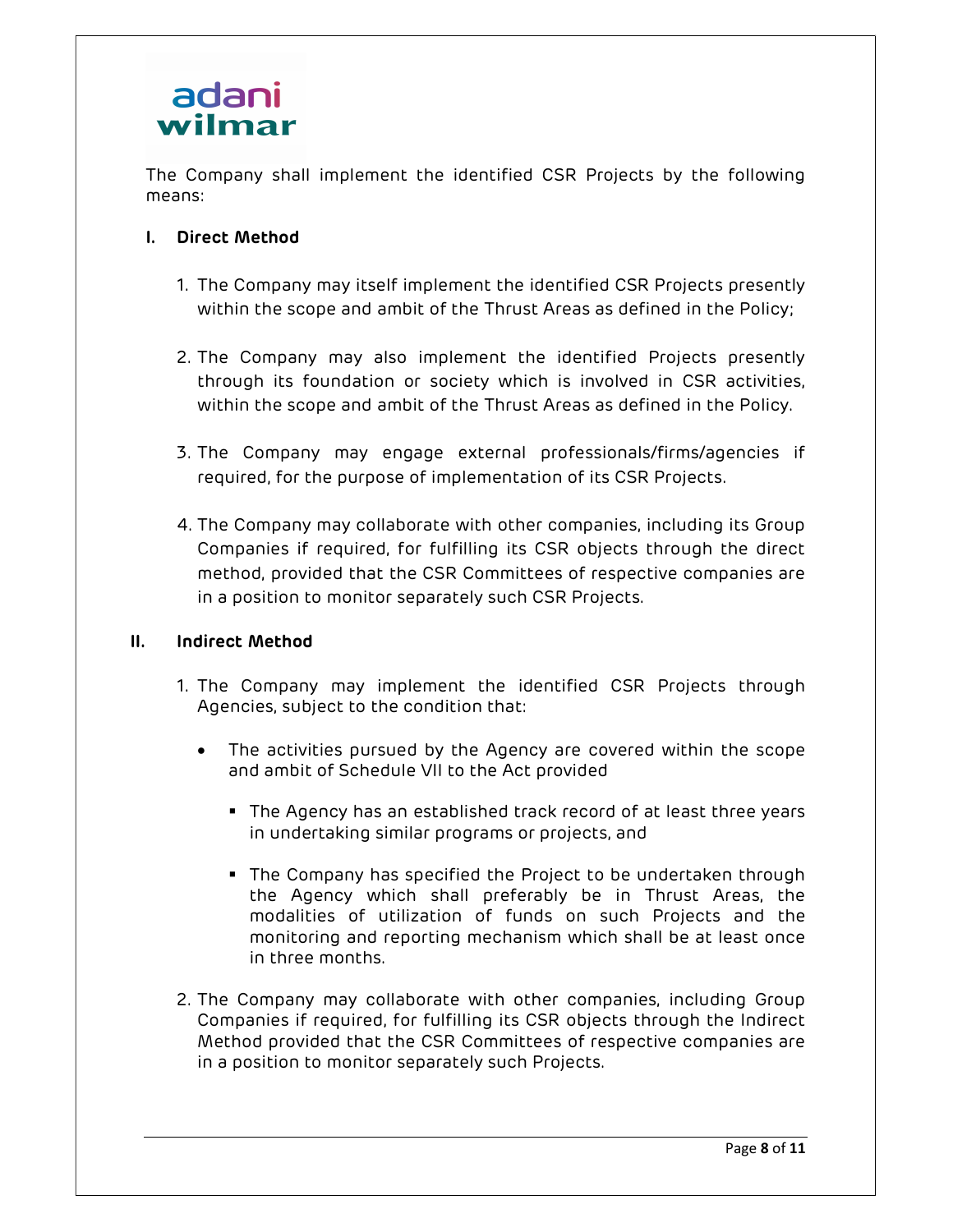

## K. Fund allocation and Others:

#### A. Fund allocation

- 1. The Company, in every Financial Year, shall endeavor to spend such feasible amount as CSR Expenditure, which shall not be restricted by the statutory limit of a specified percentage of its average net profits of the immediately preceding three Financial Years. However, the aforementioned CSR Expenditure in any Financial Year shall be at least 2% of Company's average Net profits for the three immediately preceding Financial Years.
- 2. The CSR Committee shall prepare a CSR Annual Plan for the above which shall include:
	- a. Identified CSR Projects
	- b. CSR expenditure
	- c. Implementation Schedules
- 3. Total expenditure in the CSR Annual Plan shall be approved by the Board upon recommendation by the CSR Committee.
- 4. In case the Company fails to spend the statutory minimum limit of 2% of Company's average net profits of the immediately preceding three years, in any given financial year, the Board shall specify the reasons for the same in its report in terms of clause (o) of sub-section (3) of section 134 of the Act. Further, unspent amount if any, shall be dealt with as per the provisions of Section 135 of the Act read with rules framed thereunder as amended from time to time.

#### B. Others

- 1. The CSR Committee shall ensure that major portion of the CSR expenditure in the Annual Plan shall be for the Projects as per CSR objectives. However, there shall not be any preference given to any particular projects for budgetary allocation and it shall be made purely as per the identified CSR Projects on need basis.
- 2. The Chairman and the Managing Director of the Company are authorized severally to decide on Projects to be implemented within the allocation as per the Annual Plan.
- 3. Any surplus arising out of the CSR Projects shall not form a part of the business profit of the Company.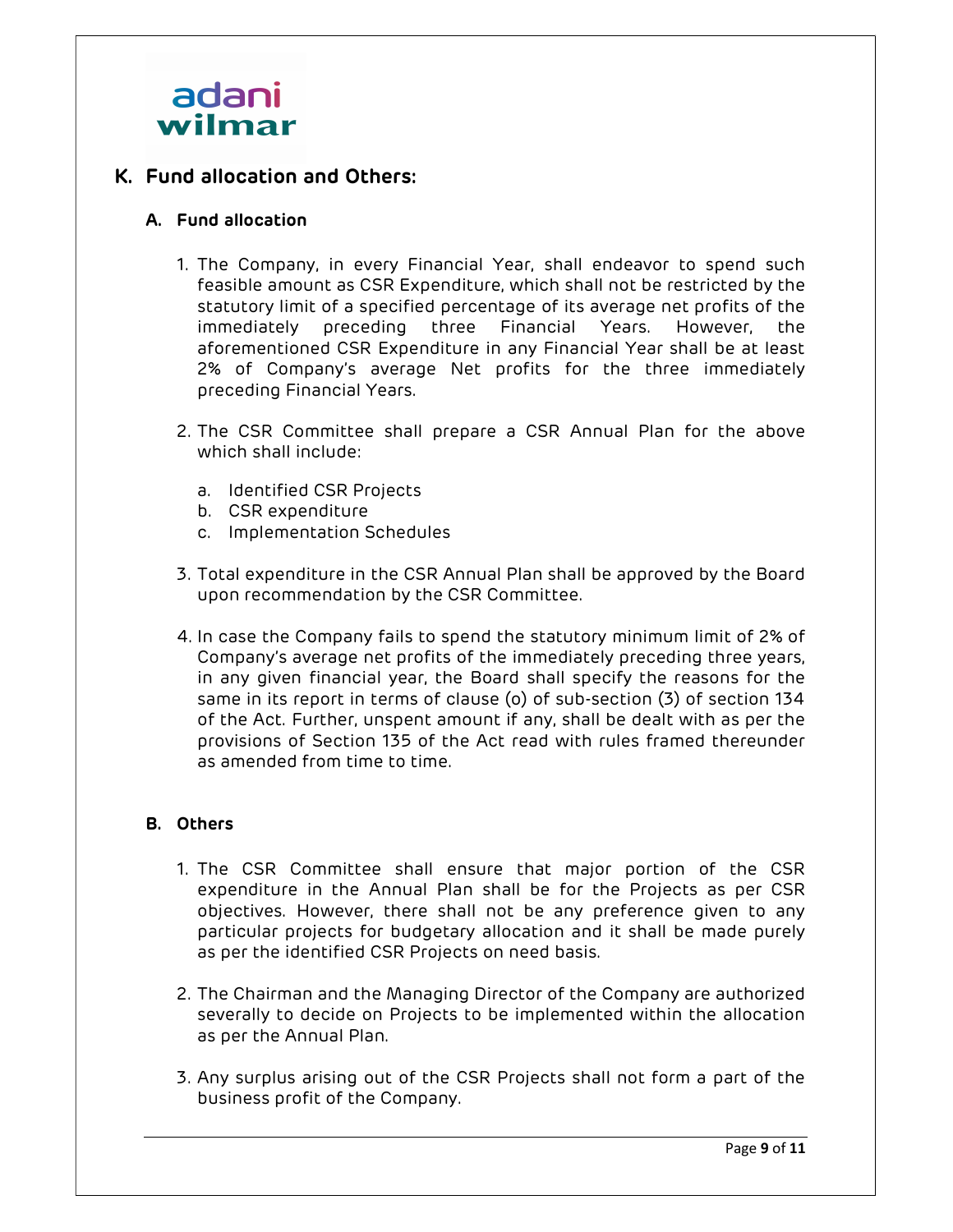

4. The Company may build CSR capacities of their own personnel or personnel of Adani Foundation or its Trust or society, as well as those of the Agencies through institutions with established track records of at least three Financial Years but such expenditure on capacity building shall not exceed 5% of the Approved Budget of the Company in one Financial Year.

## L. Duties and responsibilities:

#### I. Board of Directors

The Board shall include in its report the annual report on CSR Projects as per the format provided in the Annexure to the Rules.

#### II. CSR Committee

- i. The CSR Committee shall monitor the implementation of the CSR Policy and CSR Plan. For this purpose, the CSR Committee shall meet at least twice a year.
- ii. In discharge of CSR functions of the Company, the CSR Committee shall be directly responsible to the Board for any act that may be required to be done by the CSR Committee in furtherance of its statutory obligations, or as required by the Board.
- iii. The CSR Committee shall place before the Board the draft annual report as per the format in annexure to the Rules in Board meeting in April/May of the following year for Board review and finalization.
- iv. The CSR Committee shall place before the Board in April/May every year a responsibility statement of the CSR Committee that the implementation and monitoring of CSR Policy, is in compliance with CSR objectives and Policy of the Company for inclusion in the Board's Report.
- v. The CSR Committee shall ensure that the CSR Policy is displayed on the Company's website.

## M. Review Periodicity and Amendment:

i. CSR Plan may be revised/modified/amended by the CSR Committee at such intervals as it may deem fit.